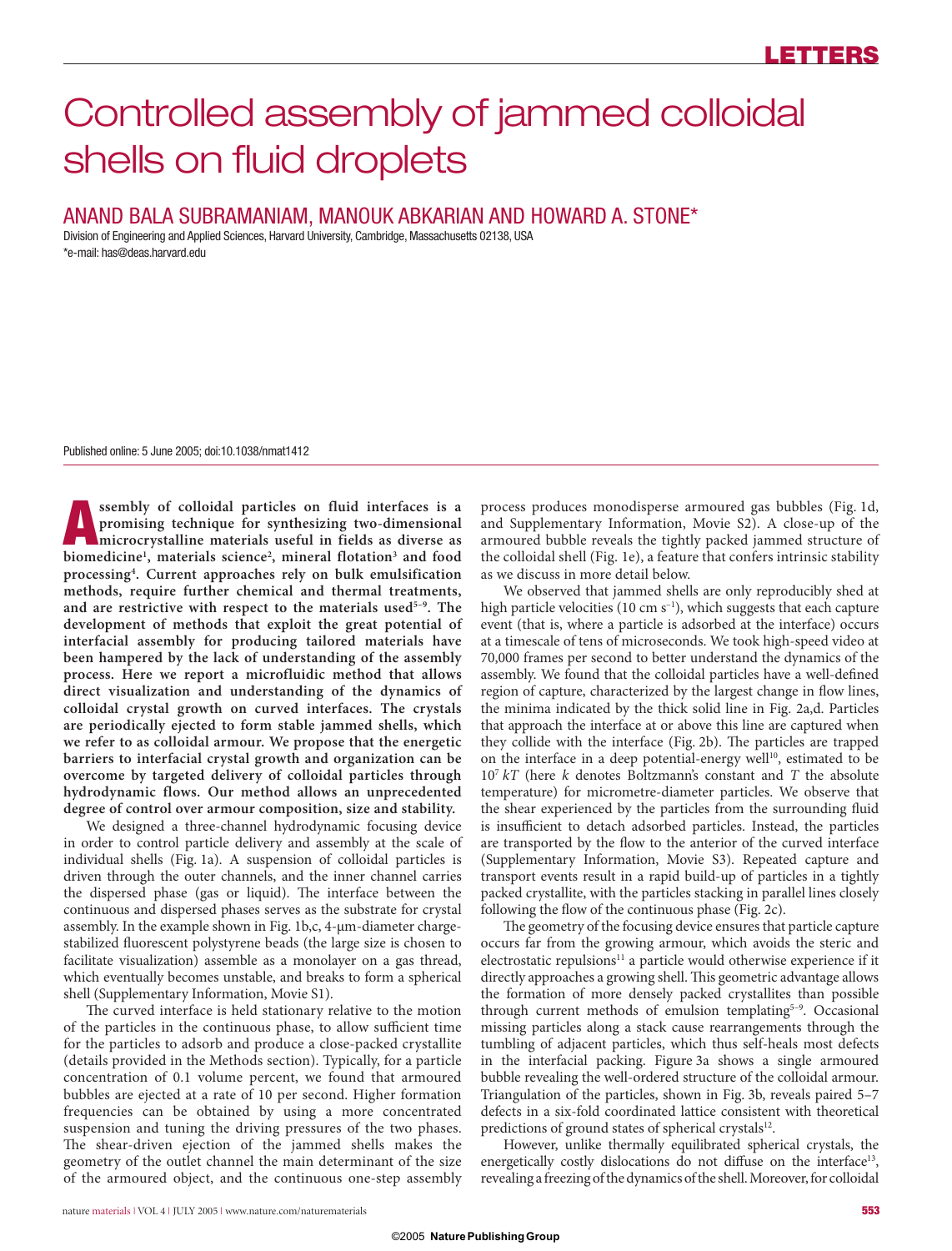# **LETTERS**



Figure 1 Hydrodynamic focusing for the continuous formation of droplets with colloidal armour. a, The flow-focusing device for flow-driven assembly of colloidal armour. Fluids are driven through the channels by connecting custom syringes to a supply of compressed air. The dispersed phase is injected through the inner channel, and the particle-containing continuous phase is injected through the outer channels. A  $1 \times 1$  mm view chamber is constructed at the end of the device. **b**, The direction of dispersed-phase flow is indicated by the dashed arrow, and the direction of the colloidal-suspension flow is indicated by the solid arrows. Flow of the continuous-phase liquid focuses the dispersed-phase fluid into a narrow thread and targets the particles onto the interface. The speed of the particles and the frequency of shedding can be controlled by tuning the difference in driving pressures of the inner and outer channels (typical values are suspension: 1.92 p.s.i., gas: 1.69 p.s.i.). **c**, The interfacial crystal consisting of 4-µm-diameter charge-stabilized fluorescent polystyrene beads grows and subsequently experiences greater shear, which results in the ejection of a jammed shell. **d**, Monodisperse stable armoured bubbles arrayed along a gas/water interface in the view chamber. The apparent minor size differential is due to the differing heights of the shells from the focal plane of the objective. The armoured bubbles do not coalesce even when closely apposed and seem to be stable indefi nitely. **e**, A close-up of a single bubble shown in  $d$ , the brownian particles  $(1.0 \mu m)$  in diameter) are jammed in position.

armour composed of brownian particles, such as 1-μm polystyrene beads, thermal motion apparent in the bulk phase is arrested in the tightly packed shell. This observation is in contrast with previously reported particle shells, where brownian motion is often observed on the droplet interface<sup>5,6,14</sup>. It has been postulated that jammed particulate systems undergo a universal liquid-to-solid transition characterized by a reduced set of parameters, that is, applied stress or pressure, particle number density, and the energy of interactions in the system<sup>15,16</sup>. We point out that in the unique case of particle-covered droplets (gas or liquid), surface tension provides a two-dimensional isotropic compressive stress and the finite spherical topology of the droplet results in unbounded confinement of the interfacially trapped particles. Such confinement is required for a jamming transition of repulsive particles<sup>16</sup>, such as for the charged-stabilized colloids used here (confinement is clearly not necessary for attractive particles).

We thus believe that the high particle-number densities obtained through our method of targeted delivery results in the spontaneous jamming of the particles in the shell. Such jammed systems undergo shear-induced liquid-to-solid transitions, which confers great stability to the droplet: the jammed shell not only resists spontaneous coalescence due to interfacial surface area minimization $17$ , it should also be able to resist shear-induced coalescence. Based on our many experiments with different materials for the continuous and dispersed phases and for the particles, this topologically induced jamming appears to be independent of the nature of the particle–particle interactions. The jammed armour is thus intrinsically stable, and spontaneous coalescence of the fully armoured droplets with each other or with an uncovered interface is never observed (Fig. 1d).

Visualization of the process of particle capture and assembly leads us to believe that specific input of energy is required for the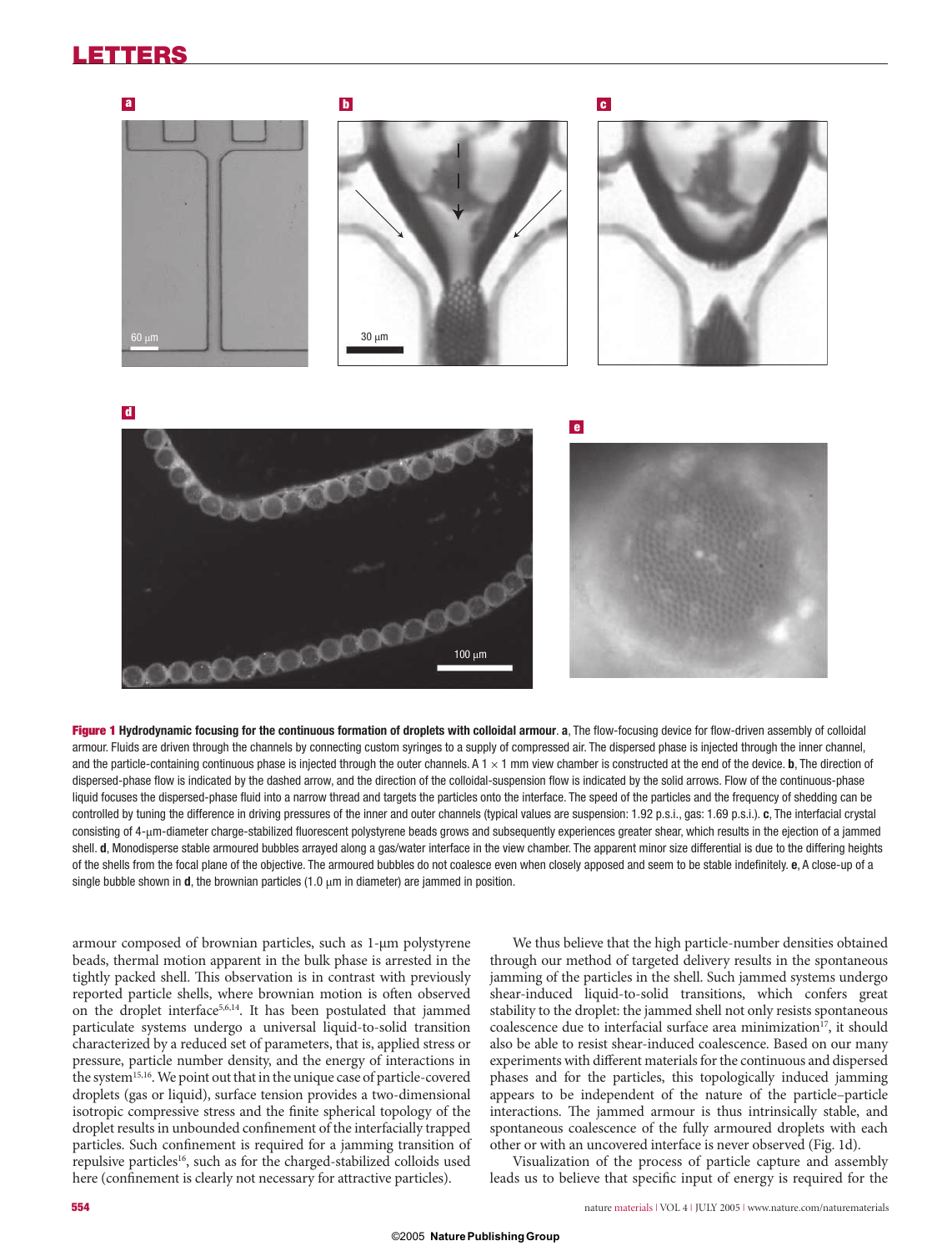# **LETTERS**



**Figure 2 Time-lapse sequence of the capture of an individual particle (indicated with a black arrow). a**, Particles are captured when they approach the interface, at or above the indicated flow line (thick solid line). **b**, The particle approaches the interface at a speed of 10 cm s<sup>-1</sup>, and adsorbs on the interface far from the other adsorbed particles. c, The shear experienced by the particle from the flow drives it to a stagnation point at the anterior of the curved interface. Particle movement is stopped by previously stacked particles. Particles stack on the interface following the flow lines, with most of the particles arranged in a six-fold coordinated lattice. **d**, Schematic of the capture process. Particles that approach the interface above the thick solid line undergo a large change in flow trajectory as the fluid enters the outlet channel, forcing the adsorption of the particle on the interface. Particles on flow lines below the thick solid line undergo smaller changes in trajectory and do not posses sufficient energy to overcome barriers to adsorption.



**Figure 3 Packing on the jammed shell. a**, Close-up of a single armoured bubble, revealing the close-packed nature of the rigid shell. **b**, Triangulation of the shell reveals several 5–7 paired dislocations (red and green circles respectively) on a six-fold coordinated lattice, consistent with theoretical predictions of ground states of spherical crystals<sup>12</sup>.

assembly of close-packed interfacial crystals. In the absence of flow, we never observe spontaneous adsorption of micrometre-size particles onto emulsion droplets to form particle shells. Addition of NaCl, up to a final concentration of  $1.0$  M, which reduces any particle–interface electrostatic repulsion<sup>11</sup>, resulted in aggregation in the bulk of the suspension, but the aggregates did not adsorb and cover the droplets, within the timescale of a 10-minute experiment. Gentle agitation of the suspension was performed to prevent particle sedimentation, but coverage of the interface was still not achieved. More forceful agitation however produces partially covered droplets as observed for particle-stabilized emulsions<sup>14</sup>. We thus propose that production of colloidal shells on fluid droplets requires specific input of energy through hydrodynamic flows to overcome barriers to adsorption<sup>11,18,19</sup>. Indeed, the particle's non-dimensional Reynolds number in our device,  $Re_p = Ua/v$  is estimated to be 0.2, where *U* is the particle speed, *a* is the particle radius, and *ν* is the kinematic viscosity of water, reflecting the non-negligible role of inertia on the capture events. We note that the production of colloidal shells described in the literature, which has been characterized as a self**Figure 4** Various shell–core combinations. a, Unmodified silica particles on a mineral oil droplet. This is an example of colloidal armour composed of hydrophilic particles from a hydrophilic continuous phase adsorbed on a hydrophobic droplet. **b**, Polydisperse gold particles on gas bubbles dispersed in water. This is an example of conductive armour on a gas bubble. The polydispersity of the particles used resulted in a slight dispersion in the size of the jammed shells produced.

assembled system7,14, was always in batch, concomitant with the necessary emulsification steps. The complicated hydrodynamic flows and mixing produced during typical emulsification processes results in shell formation, which from a post-synthesis vantage point may seem to be a self-assembly process.

The generality of our concept and demonstration of flowdriven assembly is further exemplified by the wide range of armour–core objects we produce without surface modification of the colloidal particles. Typically, hydrophilic particles such as silica spheres suspended in water are chemically modified to increase hydrophobicity before adsorption is observed at the air/ water interface or at the interface of oil droplets<sup>3,5,6,20</sup>. Such surface modification restricts particle–core combinations to intermediate wetting and, moreover, reduces the efficiency of synthesis, because the hydrophobic particles flocculate rapidly in the bulk aqueous phase<sup>21</sup>. An alternative means of stabilizing particles at the interface is to increase the dimensions of the particle. It is